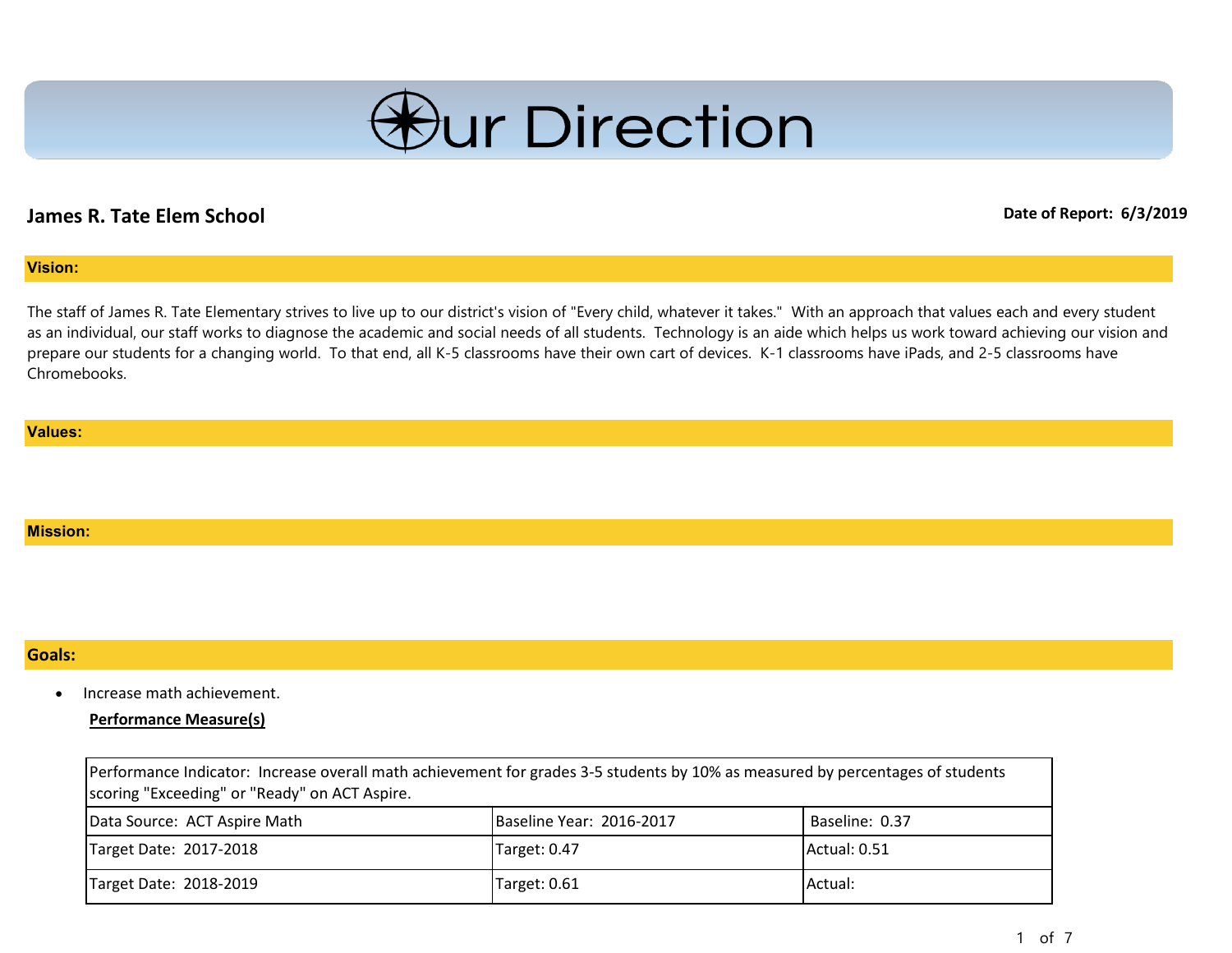Performance Indicator: Increase overall math achievement for grades K-2 students by 5% as measured by percentages of students scoring Tier I on iStation.

| Data Source: iStation Math | Baseline Year: 2016-2017 (April) | Baseline: 0.67 |
|----------------------------|----------------------------------|----------------|
| Target Date: 2018-2019     | Target: 0.72                     | Actual: 0.71   |
| Target Date: 2019-2020     | Target: 0.76                     | Actual:        |

## • Increase reading achievement.

**Performance Measure(s)**

| Performance Indicator: Increase overall reading achievement for grades 3-5 students by 12% as measured by percentages of students<br>scoring "Exceeding" or "Ready" on the ACT Aspire assessment. |                          |                |
|---------------------------------------------------------------------------------------------------------------------------------------------------------------------------------------------------|--------------------------|----------------|
| Data Source: ACT Aspire Reading                                                                                                                                                                   | Baseline Year: 2016-2017 | Baseline: 0.26 |
| Target Date: 2017-2018                                                                                                                                                                            | Target: 0.41             | Actual: 0.29   |
| Target Date: 2018-2019                                                                                                                                                                            | Target: 0.41             | Actual:        |

| Performance Indicator: Increase overall reading achievement for grades K-2 students by 5% as measured by percentages of students |  |
|----------------------------------------------------------------------------------------------------------------------------------|--|
| scoring Tier 1 on iStation.                                                                                                      |  |
|                                                                                                                                  |  |

| Data Source: iStation Reading | Baseline Year: 2017-2018 (April) | Baseline: 0.58 |
|-------------------------------|----------------------------------|----------------|
| Target Date: 2018-2019        | ITarget: 0.63                    | Actual: 58     |
| Target Date: 2019-2020        | Target: 0.63                     | Actual:        |

## • Increase science achievement.

## **Performance Measure(s)**

| Performance Indicator: Increase overall science achievement for grades 3-5 students by 5% as measured by percentages of students<br>scoring "Exceeding" or "Ready" on the ACT Aspire science test. |                          |                |
|----------------------------------------------------------------------------------------------------------------------------------------------------------------------------------------------------|--------------------------|----------------|
| Data Source: ACT Aspire Science                                                                                                                                                                    | Baseline Year: 2016-2017 | Baseline: 0.27 |
| Target Date: 2017-2018                                                                                                                                                                             | Target: 0.37             | Actual: 0.32   |
| Target Date: 2018-2019                                                                                                                                                                             | Target: 0.37             | Actual:        |

## **Data Review:**

**Needs Assessments, Accreditation Reports, Similar Feedback:**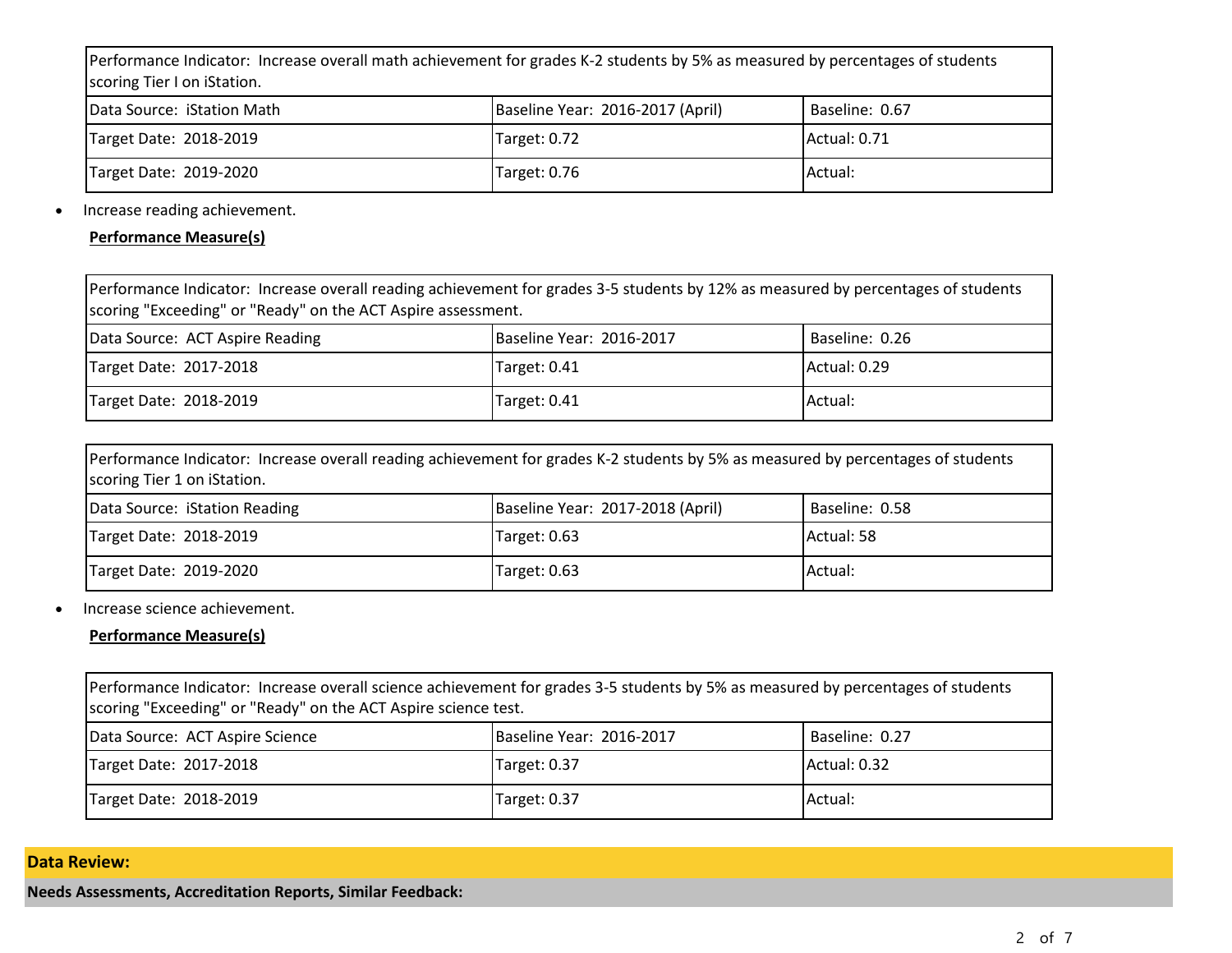### **Needs Assessment**

In terms of demographics, James R. Tate Elementary serves approximately 455 students in grades P-5, and our free/reduced lunch rate is 72%. Our school is largely Caucasian at 75%. The next largest racial category would be Hispanic at 13.83%. Nearly 4% of our students are participants in the district's Gifted and Talented program. 17.23% of our students are participants in the school's special education program. In addition, nearly 2% of our student population receives services via a district Migrant tutor. We compared our attendance this school year with the 2016-2017 year because this is the same span of time our assessments were given and found that our attendance rate was 95% each year.

## **Literacy Plan**

Tate Elementary will use the six components of an effective literacy program. These five components are:

- 1. Phonics: \*Fundations for K-3; \*95 Percent Group/Multi-Syllabic Response Cards 4-5
- 2. Phonemic Awareness: Heggerty
- 3. Fluency: Calkins Units of Study
- 4. Comprehension: Calkins Units of Study
- 5. Vocabulary: Independent Read-Alouds, Vocabulary Surge (4-5)
- 6. Writing: Calkins Units of Study

In addition to these five components, students demonstrating that they possess markers for dyslexia, as determined by the district's dyslexia screener, will be serviced via Susan Barton materials.

\*Fundations and 95 Percent Group are new materials and will be accompanied by professional development provided by these companies. Also in terms of professional development, teachers will continue to be trained in RISE, Arkansas's statewide reading initiative. This will lead to a greater emphasis on small group and one on one instruction and subsequent skill work.

## **Data Review**

Our leadership team analyzed test scores from the 2018 administration of the 3rd, 4th, and 5th grade ACT Aspire. The 2017 ACT Aspire test data will serve as our baseline for this assessment. The leadership team also examined the results of Kindergarten through 2nd grade Istation assessments. This is the second year that our district has utilized Istation. The September administration of 2016-2017 will serve as our baseline for purposes of comparison. 2017-2018 ESSA data revealed that 29% of tested students in grades 3-5 performed at grade level on the ACT Aspire reading assessment. This data points to our main area of weakness. We must increase the number of students performing at grade level on this assessment. Improving our phonics instruction K-3 can help this improvement take place. To accomplish this, Tate will:

**\*Implement** Fundations phonics curriculum K-3/ 95 Percent Group Multi-Syllabic Response Cards 4-5

**\*Professional Development**: VBSD has initial responsibility of providing company-sponsored PD in August; thereafter periodic support PD in team meetings; continued teacher RISE training. Teachers annual training in the Science of Reading.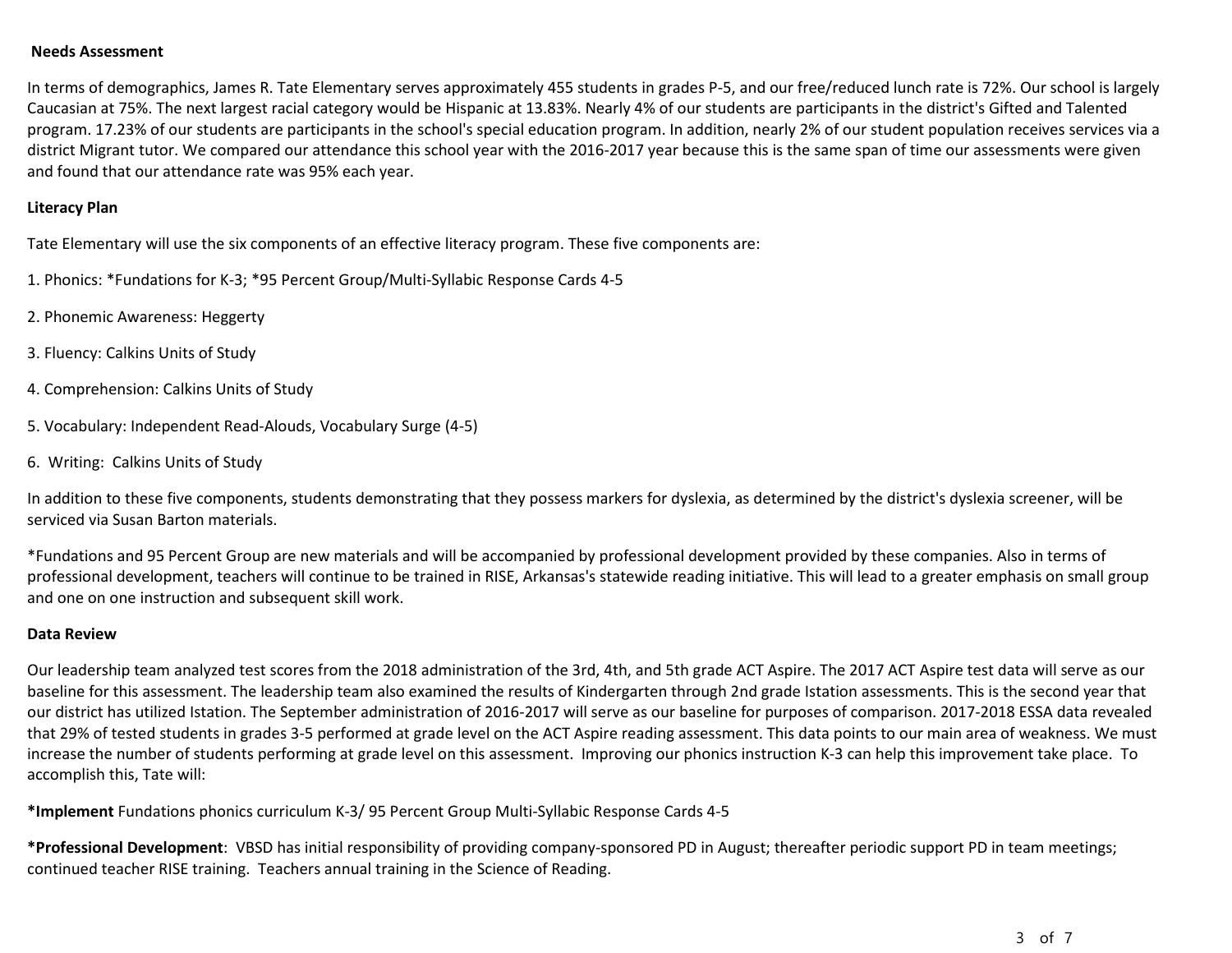Person responsible: Principal/Assistant Principal

**\*Parent Involvement:** Disseminate information to parents regarding this shift in phonics instruction and how parents can help their students at home

Person responsible: Parent Involvement Coordinator

**\*Monitor:** Principal/Assistant Principal will conduct weekly classroom walk-throughs to check for implementation.

**\*Evaluation:** DIBELS, Istation, etc. Look for phonics growth once a month

Person Responsible: Principal/Assistant Principal

**\*Purchases:** Materials and supplies to support the implementation of Fundations and 95 Percent Group, including relevant technology

During the 2018 administration of the ACT Aspire, grades 3-5 collectively scored 51% in math, which is a fourteen percent increase from the year prior. 2017-2018. We must continue to increase the number of students performing at grade level on this assessment. Particularly, performance on chart and graph interpretation is a skill to target for improvement. This skill will be the subject of monthly common assessments in grades 3-5. Time is also set aside in the master schedule for remediation work to occur. This block of time allows students time to work on ST Math with teacher support. This time is also utilized by teachers to perform small group intervention.

**\*Implement** Monthly common assessments of student learning in math targeting the skill of chart and graph interpretation. These problems will be created or found each month during team meeting. Sometimes the unit content will lend themselves to this work. Other times, the review found within 10 minute math will serve the purpose.

Person Responsible: Principal/Assistant Principal

**\*Professional Development** During team meetings, items for monthly common assessments will be created. Student performance on these items will also be evaluated.

Person Responsible: Principal/Assistant Principal

**\*Parent Involvement** Information regarding these common assessments will be sent home to parents, advising them of our focus.

Person Responsible: Principal/Assistant Principal/Parent Involvement Coordinator

**\*Monitor** Ensure that these month common assessments are happening and being created in team meetings

Person Responsible: Principal/Assistant Principal

**\*Evaluation** Common assessment performance, ACT Aspire Interim data

**\*Purchases** Materials and supplies and relevant technology programs to support the math curriculum

## **Perceptual Data**

In terms of perception data for our school, the following statement in our district's teacher survey: "Teachers in my school are involved with the decision-making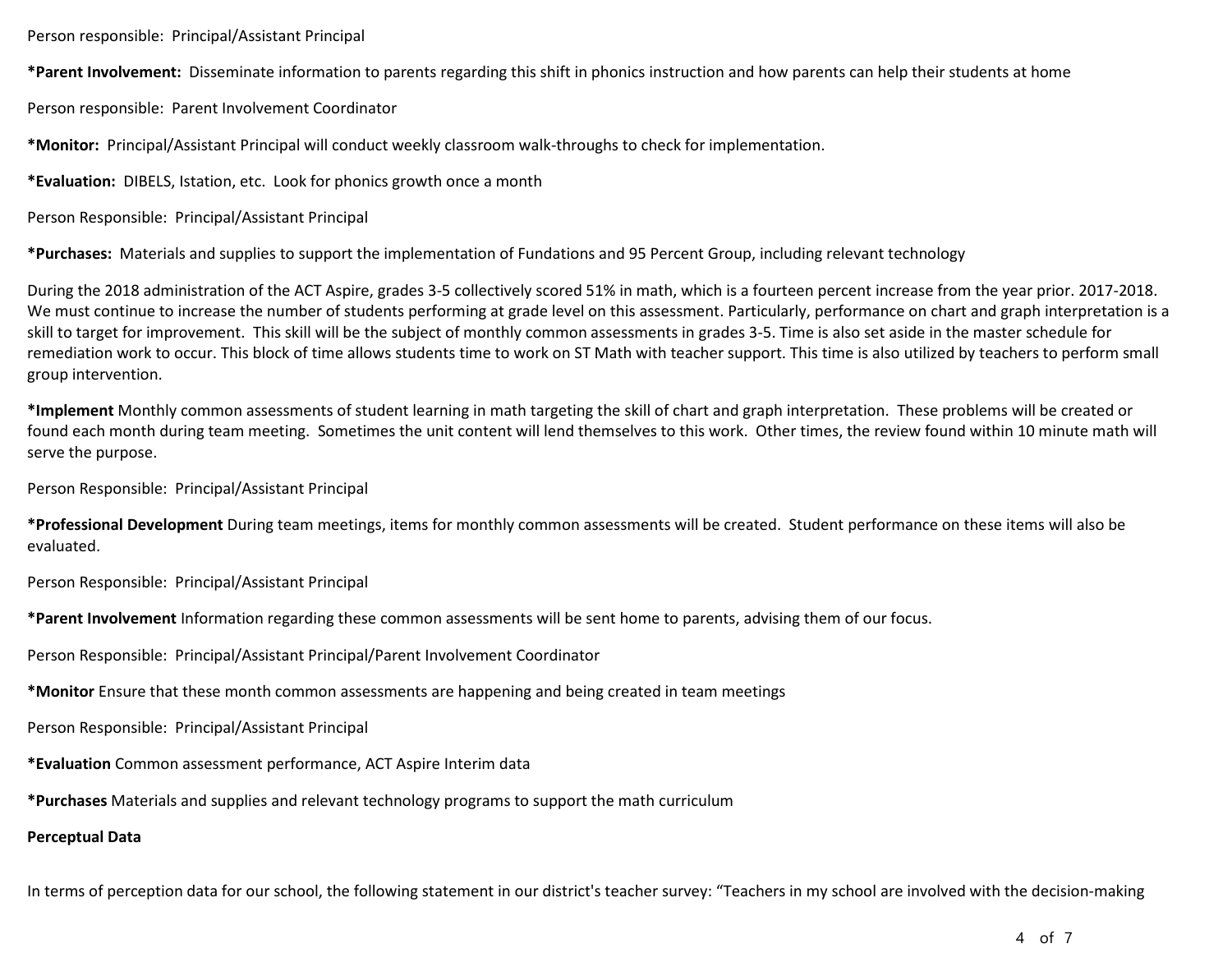about professional learning" earned the lowest rating among the eighteen questions in the survey with three out of nineteen teachers responding "Sometimes." Leadership at Tate needs to be more intentional about involving staff members in decision making about their professional learning. This professional learning needs to be tailored to teacher and student needs in real time reflecting the successes and difficulties encountered by teachers and students as they navigate the curriculum. Professional development offered by our district, particularly Project Lead the Way (PLTW) training and RISE training, will comprise a significant portion of that teacher learning. As an administrator in my school, this makes me realize that we must continue to provide meaningful learning to teaching staff in professional develop settings---whether that is in weekly team meetings or whole group professional development days. This work is aided by the fact that our district provides quality professional development which supports our school's and district's goals in areas such as reading and science. This can be further achieved by speaking with teaching staff as to their professional development needs.Another statement in the district survey revealed a strength, "My school's leaders provide teachers with resources to support our individual and school goals for professional learning." This survey item received a rating of "Always" from sixteen of nineteen from teaching staff, with the other three responses being "Often." This indicates that school leadership has been effective in equipping teachers with what is necessary to effectively execute the curriculum.

Parent survey data revealed that 94.5% of parents responded "Yes" to the following statement: "My child's school promotes family and community involvement." This tells our school that it can do a better job of including and engaging families in the educational process of our students. Expenditure allocations will be made to provide more opportunities to attend meetings which include parental education and family involvement. We will also use funds to provide family nights to invite families into the school and target specific areas in which we need to grow and provide parents with strategies they can use to support their children's learning at home. Counselors from outside agencies will be available at these after hour family events to ensure parents feel more confident in their parenting skills and in their ability to be involved.

#### **Student Outcome Data:**

### **ESSA Data from 2017-2018**

Overall Index Score 68.42 (C), up from 66.39 the previous year

Strongest area in ESSA: Value-Added Growth Score 82.3

Weakest area in ESSA: School Quality and Student Success Score 46.33 (28% reading at grade level)

English/Language Arts 34%

Mathematics 53%

Science Achievement 32%

Growth in Science Achievement 48%

## **2018 End of Year ACT Aspire Data**

3rd Grade: English 71% Science 35% Math 51% Reading 29%

4th Grade: English 55% Science 21% Math 43% Reading 25%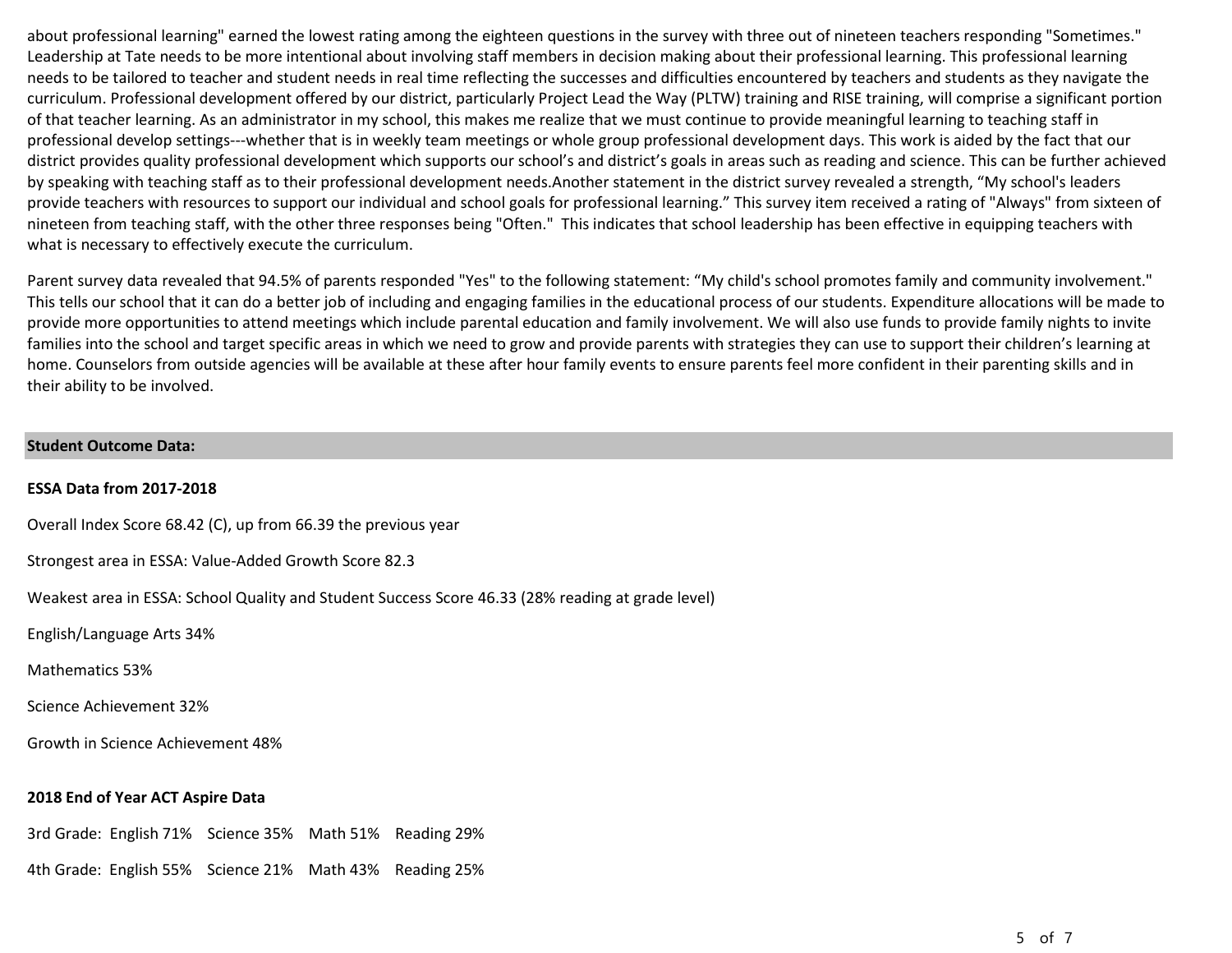5th Grade: English 72% Science 39% Math 60% Reading 30%

Overall: English 67% Science 33% Math 52% Reading 29%

### **2018 Interim 3 ACT Aspire Data (February 2019)**

3rd Grade: English 44% Science 25% Math 45% Reading 24% 4th Grade: English 65% Science 39% Math 44% Reading 37%

5th Grade: English 73% Science 29% Math 58% Reading 24%

Overall: English 59% Science 31% Math 48% Reading 28%

### **iStation September 2018 vs. April 2019 (Tier I percentages)**

Kindergarten Reading 42% Sept., 48% April

1st Grade Reading 56% Sept., 54% April

2nd Grade Reading 42% Sept., 65% April

3rd Grade Reading 44% Sept., 56% April

4th Grade Reading 42% Sept., 64% April

5th Grade Reading 56% Sept., 63% April

Kindergarten Math 44% Sept., 60% April

1st Grade Math 59% Sept., 74% April

2nd Grade Math 60% Sept., 70% April

3rd Grade Math 58% Sept., 67% April

4th Grade Math 54% Sept., 72% April

5th Grade Math 73% Sept, 85% April

### **DIBELS 2018-2019**

Kindergarten: First Sound Fluency Score 72% (as of January)

1st Grade: Composite 62% (as of January)